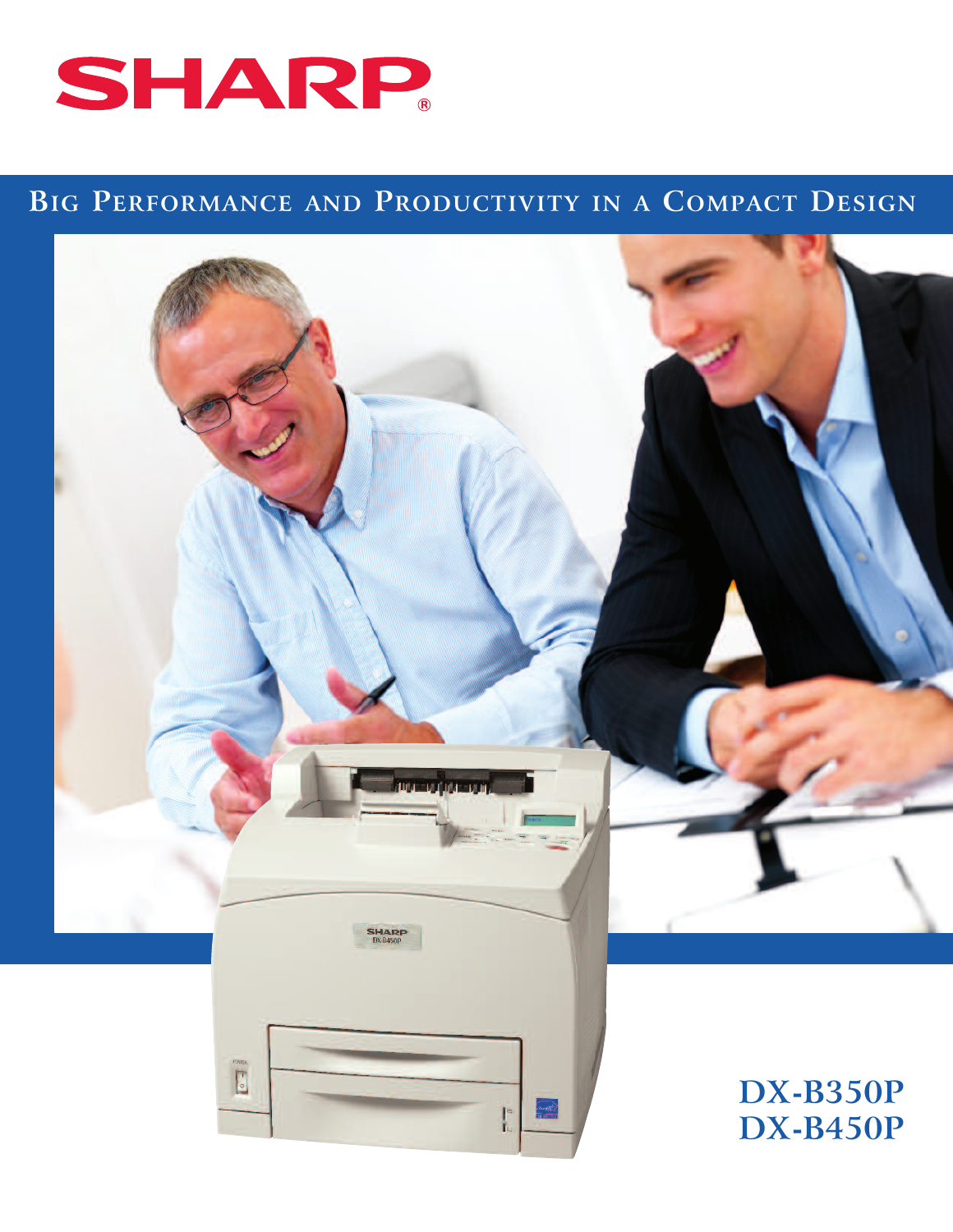# **What are your business printing needs?**

When it comes to office workgroup printers, what are your needs? Do you need them to be fast, efficient, and dependable? Do you need them to have flexible document handling and easily integrate into your network infrastructure? Do you need them to physically fit into your office environment and be easy to use, manage and maintain? Do you need professional crisp, clear documents that reflect your organization's image? And do you need them to be economical and provide low cost of operation? If so, then the Sharp DX-B350P and DX-B450P Series of workgroup laser printers may be perfect solution for your office workgroup.

## **Faster speed, robust productivity & workhorse performance**

With blazing speeds of up to 45 pages per minute, true 1200 x 1200 dpi print resolution, two standard paper drawers—and the ability to add two more, advanced finishing options like automatic two-sided printing and offset stacking, advanced network connectivity and security, and long-life toner cartridges, these high-performance printers are business workhorses. The Sharp DX-B350P and DX-B450P—faster documents, greater productivity, more efficiency and dependability you can count on. What more do you need?



#### **The latest advancements at your command**



- Fast Printing Speed 45 ppm (DX-B450P)/35 ppm (DX-B350P)
- Powerful 533MHz processor helps enhance productivity in busy office environments
- 128MB RAM—expandable to 640MB to help increase performance and productivity
- Compact footprint to fit most business environments, yet expandable to meet demanding document usage
- Dual paper drawers with automatic paper size sensing—for up to 700 sheets of standard paper capacity and is expandable to accommodate two additional drawers for up to 1,800 sheet capacity
- Document finishing options—such as automatic duplexer and offset stacker, helps reduce paper consumption and enhances workgroup productivity
- PCL® 5e, PCL 6 and Adobe® Postscript® 3 emulations with automatic emulation switching enables efficient cross-platform support
- Embedded web page allows IT administrators to easily configure and manage the device to help reduce support costs and increase efficiency
- Advanced network and document security helps ensure privacy and adherence to company workflows and regulatory compliance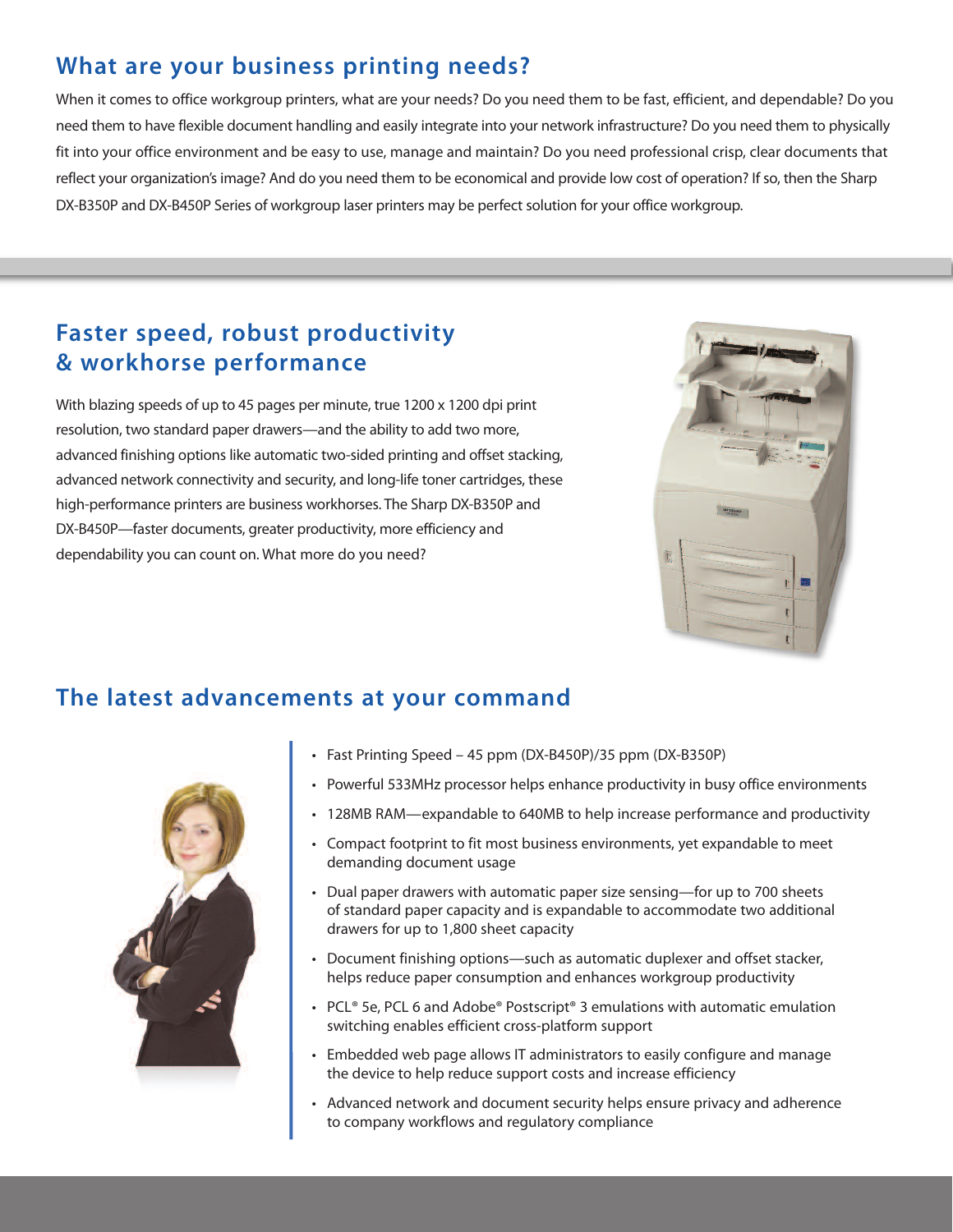### **Easily integrates into your IT environment**

The Sharp DX-B350P and DX-B450P were engineered to efficiently and effectively integrate into your IT infrastructure. They provide a suite of powerful easy-to-use tools to manage, monitor and maintain your fleet of Sharp document devices—all designed to increase workgroup productivity and IT efficiency. IT and help desk professionals will benefit from its device management capabilities including: Embedded Web Page, Printer Status Monitor, Automated E-mail Alerts of error conditions, and compatibility with Sharp's Printer Administration Utility (PAU) and HP® Web Jetadmin®. It's intuitive Windows® print drivers provide a graphical user interface to simplify operation and improve workgroup productivity. And they simultaneously support multiple operating systems with automatic emulation switching. There are even utilities to help manage soft fonts and macros for vertical market applications.

### **Network, device and document security you can count on**

Sharp has a long history of incorporating award-winning security technology into its line of workgroup MFPs and we've carried that heritage over to the DX-B350P and DX-B450P workgroup laser printers. At Sharp, we believe in multi-layered security that protects your network, your device and your documents. There's no need to worry about unauthorized personnel changing device settings since these printers incorporate administrative access control and a panel lockout feature. Network security features such as Port Control and IP Filtering help protect against non-authorized network access. And with the optional 40GB Hard Disk Drive Kit, confidential documents can be securely retained until you're ready to release them at the device by inputting a user-specified PIN.

## **Expandable document handling versatility**

As your business needs change, so can the Sharp DX-B350P and DX-B450P. Two additional paper drawers can be added to accommodate up to 1,800 pages of on-line paper and up to 4 different paper types or sizes. It even automatically senses what paper size is in each paper drawer to help ensure that documents are printed correctly the first time. Its optional automatic duplexer provides two-sided printing allowing you to reduce your paper consumption by as much as 50% for a greener work environment. And an optional offset stack tray helps organize the multiple document sets and separate print jobs.

| <b>Call in the man was not represent</b>                                                                                        |                                                                                   |                              |                                                          |                                                                                                                                   |                                                                 | <b>Richard Towns</b>              |                |
|---------------------------------------------------------------------------------------------------------------------------------|-----------------------------------------------------------------------------------|------------------------------|----------------------------------------------------------|-----------------------------------------------------------------------------------------------------------------------------------|-----------------------------------------------------------------|-----------------------------------|----------------|
| <b>KING A DICK</b>                                                                                                              |                                                                                   |                              |                                                          |                                                                                                                                   |                                                                 | <b>G. C. C. Birt Links Street</b> |                |
| <b>LA GUA</b><br><b>DX-BMEP</b>                                                                                                 | Device Ballys<br><b>Financial Fiberry</b>                                         | -<br>٠                       |                                                          |                                                                                                                                   |                                                                 |                                   | <b>SERVICE</b> |
| <b>William</b>                                                                                                                  | <b>Four Insurance Dates</b>                                                       |                              |                                                          |                                                                                                                                   |                                                                 |                                   |                |
| <b>Distances</b><br><b>Lightness Street</b><br>Children & Sales<br><b>Six New York</b><br>Desain-Salver<br><b>Life consider</b> | w<br>æ.<br>証<br><b>Direct Trajdress</b>                                           | <b>Sirius</b><br>۰<br>۰<br>а | <b>Hely Let</b><br><b>Lette</b><br><b>ATTO</b><br>Lines. |                                                                                                                                   | <b>Under Trees</b><br><b>Villa</b><br><b>STAR</b><br><b>Tal</b> |                                   |                |
| <b>Il Solar Selfron</b><br><b>Chapter Control</b><br><b>Life Pointer</b><br><b>Died Controller</b><br><b>CONTRACTOR</b>         | <b>MARKET</b><br><b>Rooter/Server</b><br><b>Children</b><br><b>Based Division</b> |                              |                                                          |                                                                                                                                   | <b>Sent</b><br>ia.                                              |                                   |                |
|                                                                                                                                 | <b><i><u>Rang Messalt</u></i></b><br>$-$<br>Device Carrier Library                |                              |                                                          |                                                                                                                                   | <b>AN</b><br>F                                                  |                                   |                |
|                                                                                                                                 | taska hom-<br>USER LABOUR.<br>man in<br><b>CONTRACTOR</b><br>Signe<br>Sec. 1      |                              |                                                          | - Williams<br><b>British C</b><br><b>SUPPORTER</b><br><b>RETURNS</b><br><b>Bank Allen</b><br><b>Service</b><br><b>THE PIPE EX</b> |                                                                 |                                   |                |
|                                                                                                                                 | <b>YES</b><br><b>Brand Cards</b><br><b>Com Flash Dates</b>                        |                              |                                                          | <b>Selection</b>                                                                                                                  |                                                                 |                                   |                |
|                                                                                                                                 |                                                                                   |                              |                                                          |                                                                                                                                   |                                                                 | <b>Littleman</b>                  | $m + n$        |

*Embedded Web Page*



*Printer Status Monitor*



*Easy-to-Use Print Drivers*